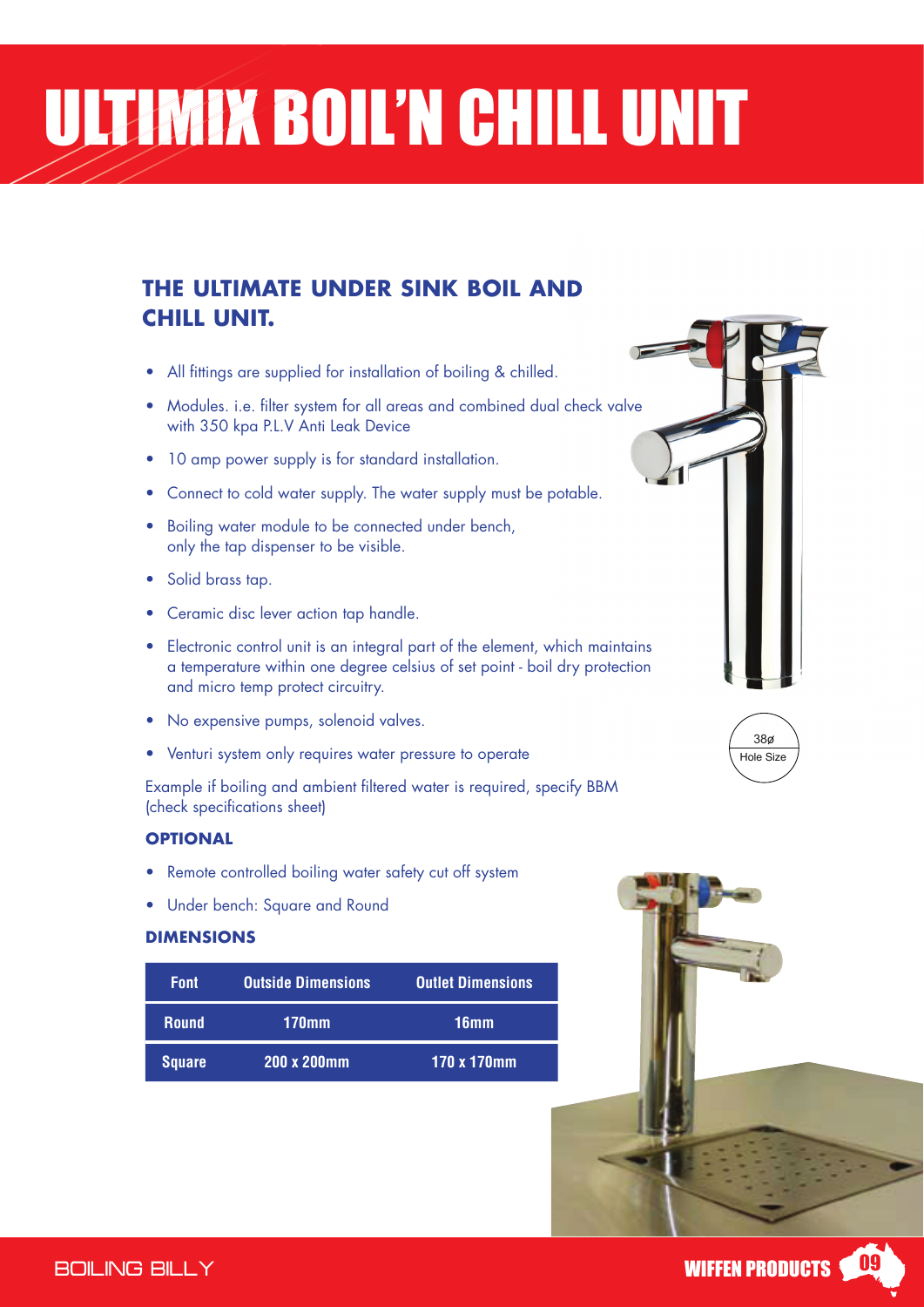#### **Combined Boiling & Chilled Filter Models**

| <b>Model No</b>  | <b>Boiling</b><br>No | <b>Rating</b> | <b>Cups</b><br>P/H | H   | W   | D          | <b>Chilled-</b><br><b>Cups P/H</b> | <b>Litres</b><br>P/H | н   | W   | D   |
|------------------|----------------------|---------------|--------------------|-----|-----|------------|------------------------------------|----------------------|-----|-----|-----|
| <b>BBCM10/40</b> | 10                   | 1.8           | 90                 | 335 | 180 | 150        | 40                                 | 8                    | 280 | 205 | 405 |
| <b>BBCM20/40</b> | 20                   | 2.4           | 110                | 325 | 245 | 290        | 40                                 | 8                    | 280 | 205 | 405 |
| <b>BBCM20/80</b> | <b>20</b>            | 2.4           | 110                | 325 | 245 | 290        | 80                                 | $10 - 14$            | 250 | 180 | 500 |
| <b>BBCM40/40</b> | 40                   | 2.4           | 110                | 480 | 245 | <b>290</b> | 40                                 | 8                    | 280 | 205 | 405 |
| <b>BBCM40/80</b> | 40                   | 2.4           | 110                | 480 | 245 | 290        | 80                                 | $10 - 14$            | 250 | 180 | 500 |

Optional 3, 4.8, 6w - BBCM 40/40 & BBCM40/80

#### **Combined Boiling and Ambient Filtered Models**

| <b>Boiling</b><br><b>Module</b> | <b>Number of</b><br><b>Cups</b> | Cups/hr<br><b>recovery</b> | Rating<br>Kw | <b>Height</b><br>mm | <b>Width</b><br>mm | <b>Depth</b><br>mm |
|---------------------------------|---------------------------------|----------------------------|--------------|---------------------|--------------------|--------------------|
| <b>BBM10</b>                    | 10                              | 90                         | 1.8          | 335                 | 180                | 150                |
| <b>BBM20</b>                    | 20                              | 110                        | 2.4          | 325                 | 245                | 290                |
| <b>BBM40</b>                    | 40                              | 110                        | 2.4          | 480                 | 245                | 290                |

#### **Combined Chilled and Ambient Filtered Models**

| <b>Chilled</b><br><b>Module</b> | <b>Cups per</b><br>hour | Litres per<br><b>Hour</b> | <b>Height</b><br>mm | Width<br>mm | <b>Depth</b><br>mm |
|---------------------------------|-------------------------|---------------------------|---------------------|-------------|--------------------|
| <b>BCM10</b>                    | 40                      | 8                         | 280                 | 205         | 405                |
| <b>BCM20</b>                    | 100                     | $10 - 14$                 | 250                 | 180         | 500                |
| <b>BCM40</b>                    | 150                     | 20                        | 320                 | 330         | 470                |

Boiling water + 200Ml Chilled water cups + 160Ml

Specifications are subject to change without notice

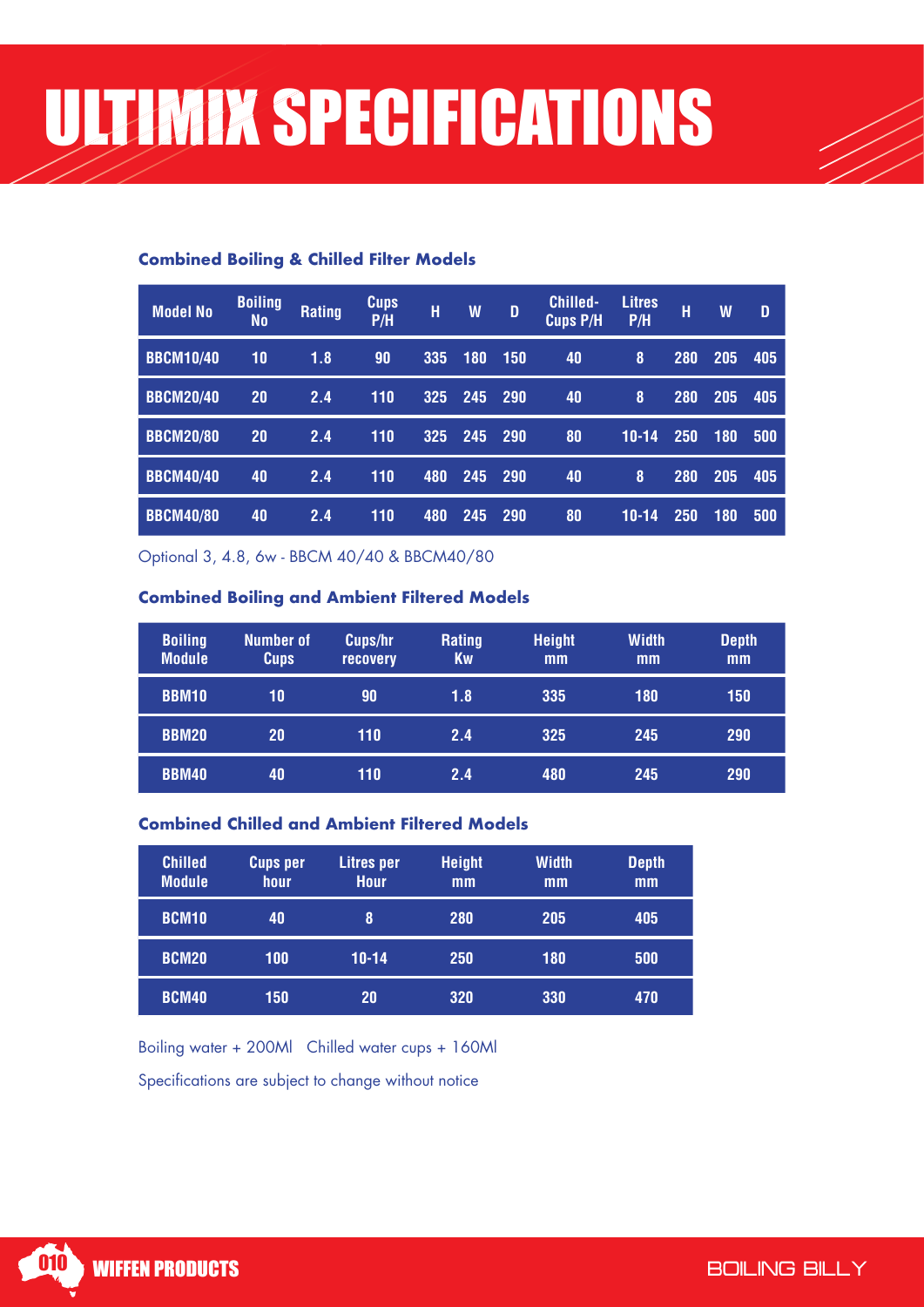## **VIIX INSTALLATION**